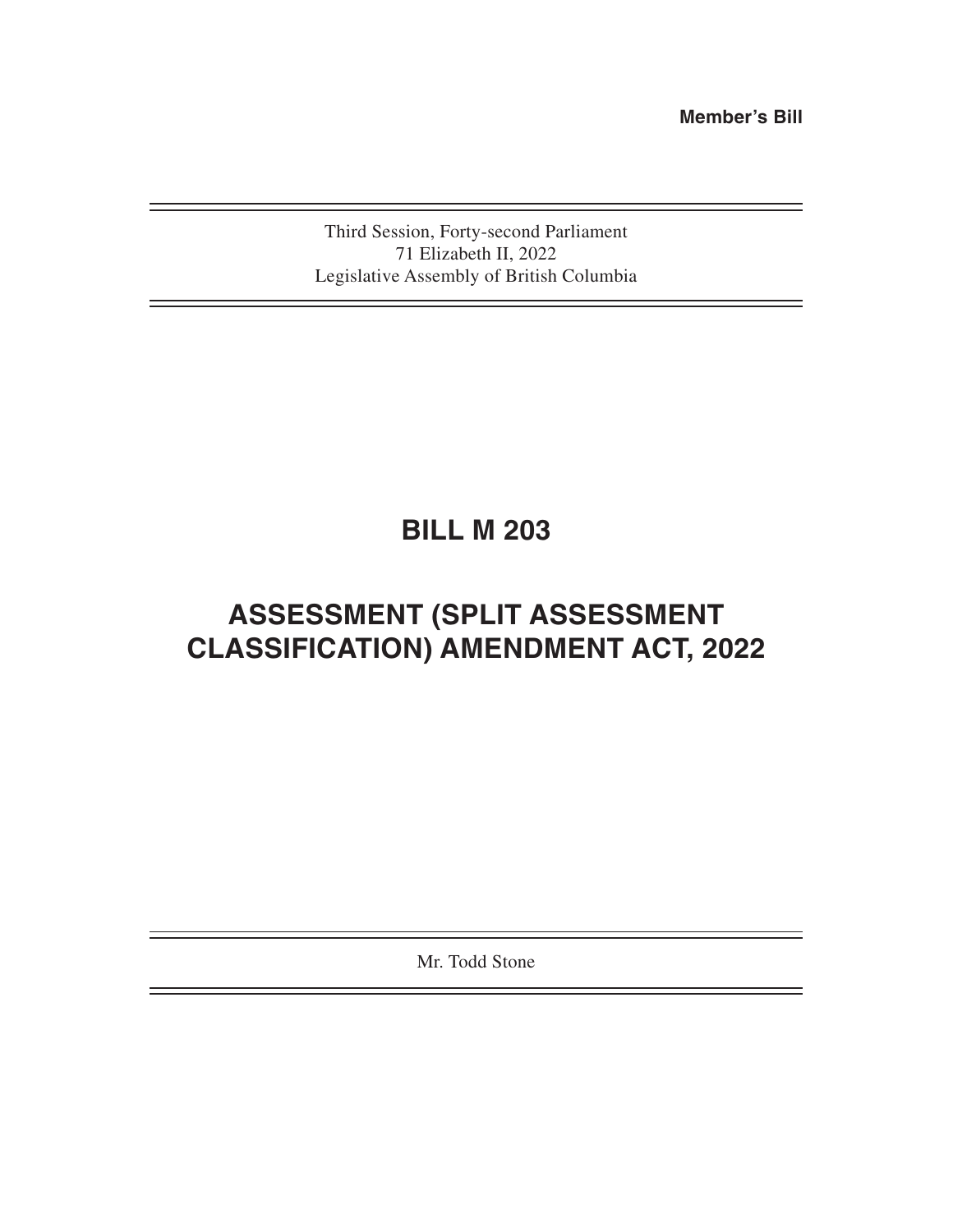## **Explanatory Notes**

## CLAUSE 1: *[Assessment Act, section 19]*

- adds a definition of "unused airspace",
- adds a regulation-making power in respect of unused airspace,
- provides a limit on the prescribed tax rate on unused airspace.

- CLAUSE 2: *[The Community Charter, section 199.1]* is consequential to amendments made to the *Assessment Act* by this Bill.
- CLAUSE 3: *[The Community Charter, section 1 of the Schedule]* adds a definition for the purposes of section 199.1 being added to the Act by this Bill.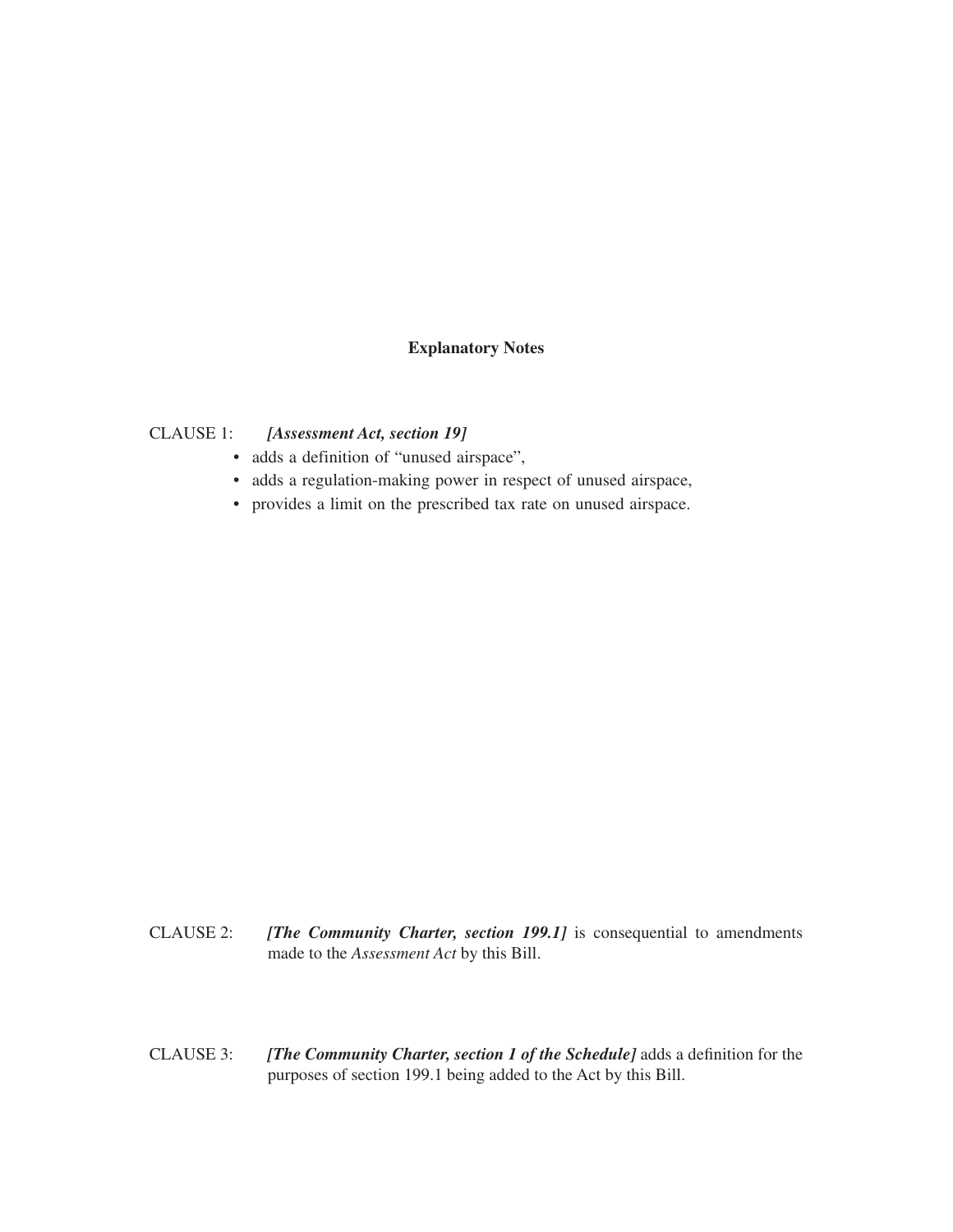#### **MR. TODD STONE**

## **BILL M 203 – 2022**

## **ASSESSMENT (SPLIT ASSESSMENT CLASSIFICATION) AMENDMENT ACT, 2022**

HER MAJESTY, by and with the advice and consent of the Legislative Assembly of the Province of British Columbia, enacts as follows:

## *1 Section 19 of the Assessment Act, R.S.B.C. 1996, c. 20, is amended*

## *(a) in subsection (1) by adding the following definition:*

**"unused airspace"** is that part of a property which has no improvement and only consists of the empty space located above property with an improvement. *,*

## *(b) in subsection (14.1) by adding the following paragraph:*

- (f) in relation to unused airspace, respecting
	- (i) the classification of unused airspace,
	- (ii) qualifying improvements above which airspace may be deemed to be classified as unused airspace,
	- (iii) a limit on the tax rate applied to land classified as unused airspace, and
	- (iv) a limit on the relationship between the tax rate applied to land classified as unused airspace and another tax rate. *, and*

## *(c) by adding the following subsection:*

 $(14.6)$  In prescribing limits under subsection  $(14.1)$  (f) (iii) or (iv), the maximum tax rate on unused airspace must be lower than the limit that applies to commercial property.

## **Consequential Amendments**

#### *Community Charter*

## *2 The Community Charter, S.B.C. 2003, c. 26, is amended by adding the following section:*

## **Unused airspace tax rates**

- **199.1** A regulation made under section 199 respecting tax rates on property classified as unused airspace must be in accordance with section 19 (14.6) of the *Assessment Act*.
- *3 Section 1 of the Schedule is amended by adding the following definition:*

**"unused airspace"** has the same meaning as in section 19 of the *Assessment Act*.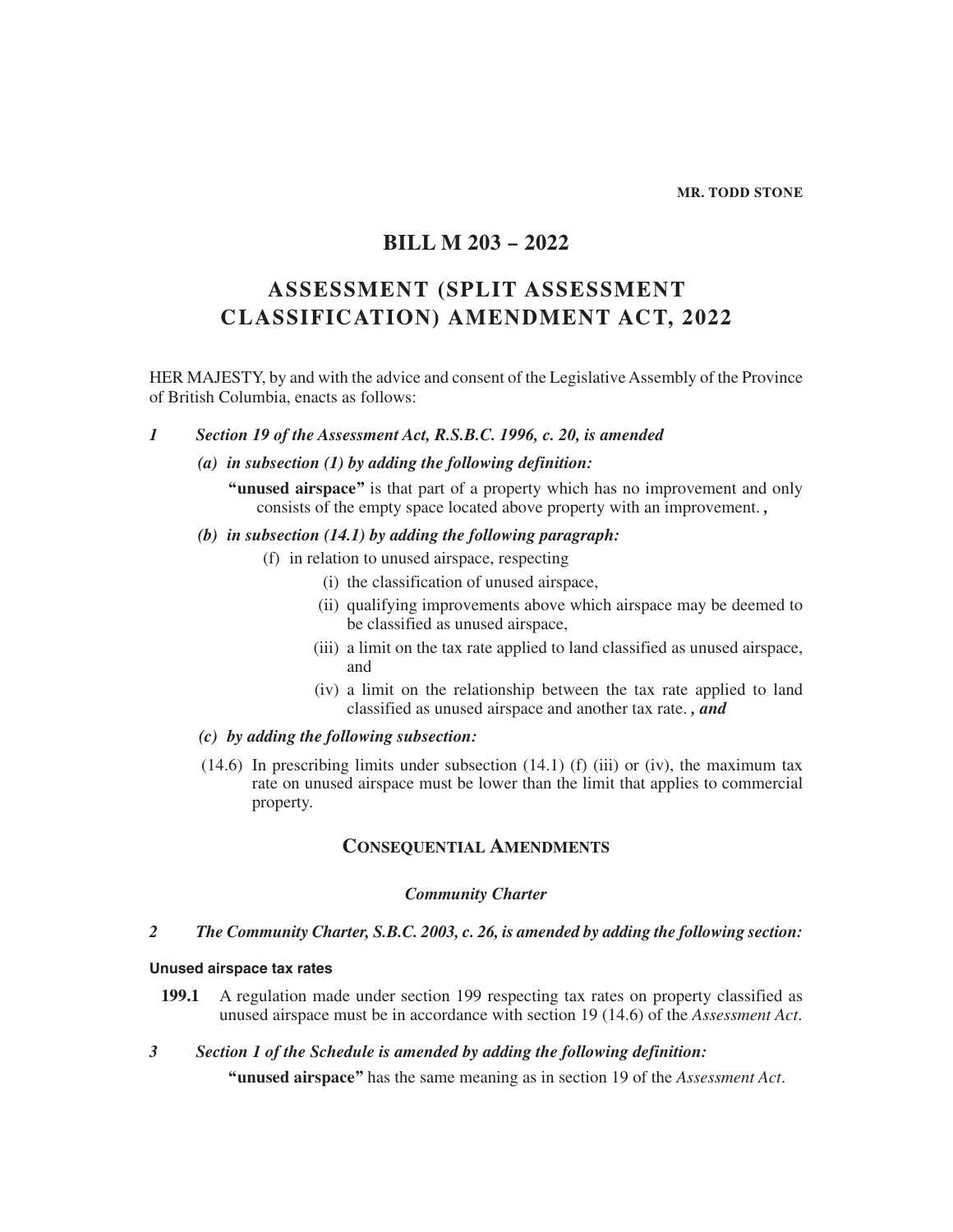CLAUSE 4: *[Prescribed Classes of Property Regulation, Part 1]* is consequential to amendments made to the *Assessment Act* by this Bill.

- CLAUSE 5: *[Vancouver Charter, section 2]* adds a definition for the purposes of section 374.3 (4) being added to the Act by this Bill.
- CLAUSE 6: *[Vancouver Charter, section 374.3]* is consequential to amendments made to the *Assessment Act* by this Bill.